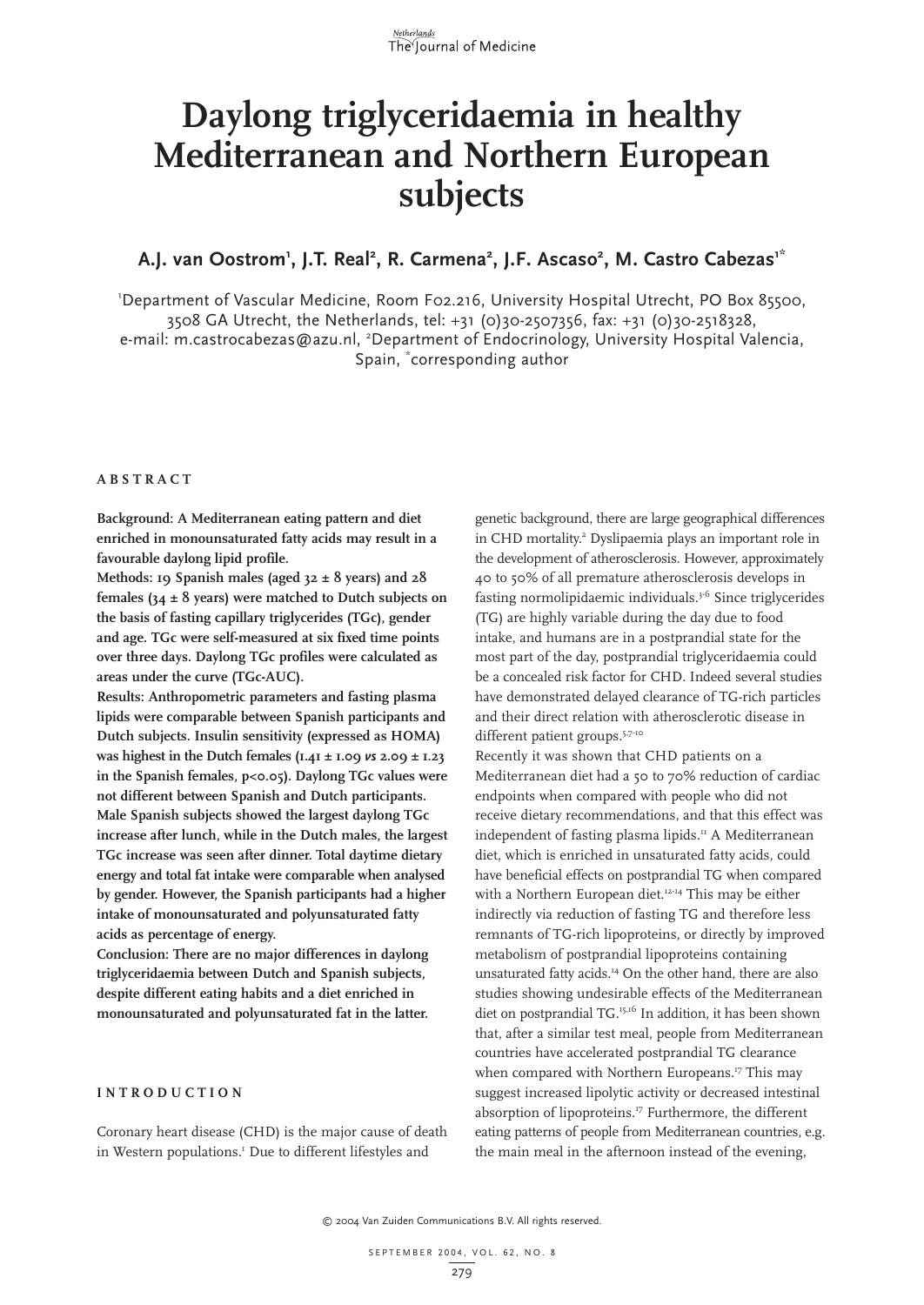could be beneficial with regard to postprandial TG. It is known that TG from an oral fat load given in the evening are cleared at a slower rate compared with the same fat load given in the morning.<sup>18</sup>

All the above-mentioned studies have assessed postprandial triglyceridaemia after a standardised oral fat load. In real life there are generally three eating occasions throughout the day with lower food intakes than the single oral fatloading test. Recently, ambulant self-measurement of capillary TG (TGc) was described to study postprandial lipaemia in a free-living situation.19-23 Using this technique we have confirmed reports in metabolic ward conditions showing postprandial hyperlipidaemia in males compared with females,<sup>19</sup> in obesity,<sup>24</sup> in diabetes mellitus type  $2^{25}$  and in patients with premature CHD.<sup>26</sup> We have previously shown that diurnal TGc profiles correlate well with standardised oral fat-loading tests that are regarded as the golden standard for testing of TG metabolism.<sup>19</sup> Major determinants of diurnal TGc profiles are gender, insulin sensitivity and age, besides fasting TGc. Furthermore, we have described positive associations between increments in diurnal TGc and the carbohydrate, protein and total energy content of the diet, whereas fat intake determined the total but not incremental TGc response.<sup>19,22,23</sup>

Geographical differences, including a different genetic background, lifestyle and diet, may affect daylong triglyceridaemia. We studied daylong TGc in healthy normolipidaemic subjects from Spain and the Netherlands in an uncontrolled out-of-hospital setting. Since fasting TGc have been shown to be the best predictor of daylong triglyceridaemia,<sup>19,22</sup> Spanish and Dutch subjects were matched for fasting TGc. In addition, determinants of the daylong TGc profiles were evaluated.

#### **METHODS**

#### **Subjects**

Healthy normolipaemic volunteers from the Departments of Internal Medicine in Utrecht (the Netherlands) and Valencia (Spain), aged 20 to 55 years, were recruited by advertisement. Exclusion criteria were fasting plasma cholesterol concentration >6.5 mM, fasting plasma TG concentration >2.3 mM, body mass index (BMI) >30 kg/m<sup>2</sup>, smoking, renal or liver disease, diabetes mellitus, use of lipid-lowering medication, menopause or a postmenopausal state, and a family history of premature myocardial infarction (males <55 years, females <65 years) or type 2 diabetes mellitus. On the morning of inclusion, anthropometric measurements were performed using standard techniques. The Spanish subjects were matched to Dutch subjects on the basis of gender, age and fasting TGc. All subjects gave written informed consent before participating.

The study was approved by the Independent Ethics Committee of Institutional Review Board of Utrecht University Medical Centre (the Netherlands) and Valencia University Hospital (Spain).

#### **Self-measurements of TGc**

TGc was self-measured with a TG-specific point-of-care testing device (Accutrend GCT; Roche Diagnostics, Mannheim, Germany)<sup>19,21-23</sup> after the subjects had received instructions from the same investigator. Subjects were instructed to wash and dry their hands thoroughly before each measurement. A drop of blood (30  $\mu$ l) obtained from the finger using a lancing device was applied to the test strip in the device. Subsequently, TGc was measured by a process of dry chemistry and colorimetry. If there was not enough blood on the test strip, subjects were asked to repeat the measurement. The reference range for TGc is 0.80 to 6.86 mM. In a previous study, the coefficients of variation for different TGc concentrations ranged from 3.3 to 5.3%.<sup>21</sup> The correlation coefficient between TGc using the device and plasma TG according to enzymatic methods is  $0.94$ .<sup>21</sup> Similar results were obtained in our laboratory.<sup>19,22</sup>

Subjects were instructed to measure their TGc concentrations on three different days (preferably Monday, Wednesday, and Friday; not in weekends) at the following six time points: fasting, before and three hours after lunch and dinner, and at bedtime. The three-hour postprandial measurements were performed exactly three hours after the meals, regardless of the intake of snacks, and the results were recorded in a diary. Subjects were requested to refrain from heavy physical activity, although normal daily activities such as riding a bike to work, were allowed. When one or more measurements were missing for a day, the data for that particular day were not used to create an average daylong TGc profile. The mean daytime TGc profile was used for statistical analysis.

#### **Dietary intake**

Dietary intake was recorded in the same diary in which the TGc concentrations were written. Subjects received no recommendations concerning the frequency and composition of the meals and were requested to consume their usual diet during the study. Quantities of intake were estimated according to instructions given by a dietician and by using a table with standardised portion sizes.<sup>27</sup> Other details, such as illness, were also recorded in the diary. The diaries were evaluated by a trained physician together with each subject. Foods consumed were converted into nutrients by using the Dutch Nutrient Database<sup>28</sup> and nutrition tables for Spain.<sup>29</sup> Dietary intakes were compared with the average diet in the Netherlands<sup>27,28</sup> and in Spain.<sup>30</sup> Dietary intakes were calculated per day and as an average of two or three days.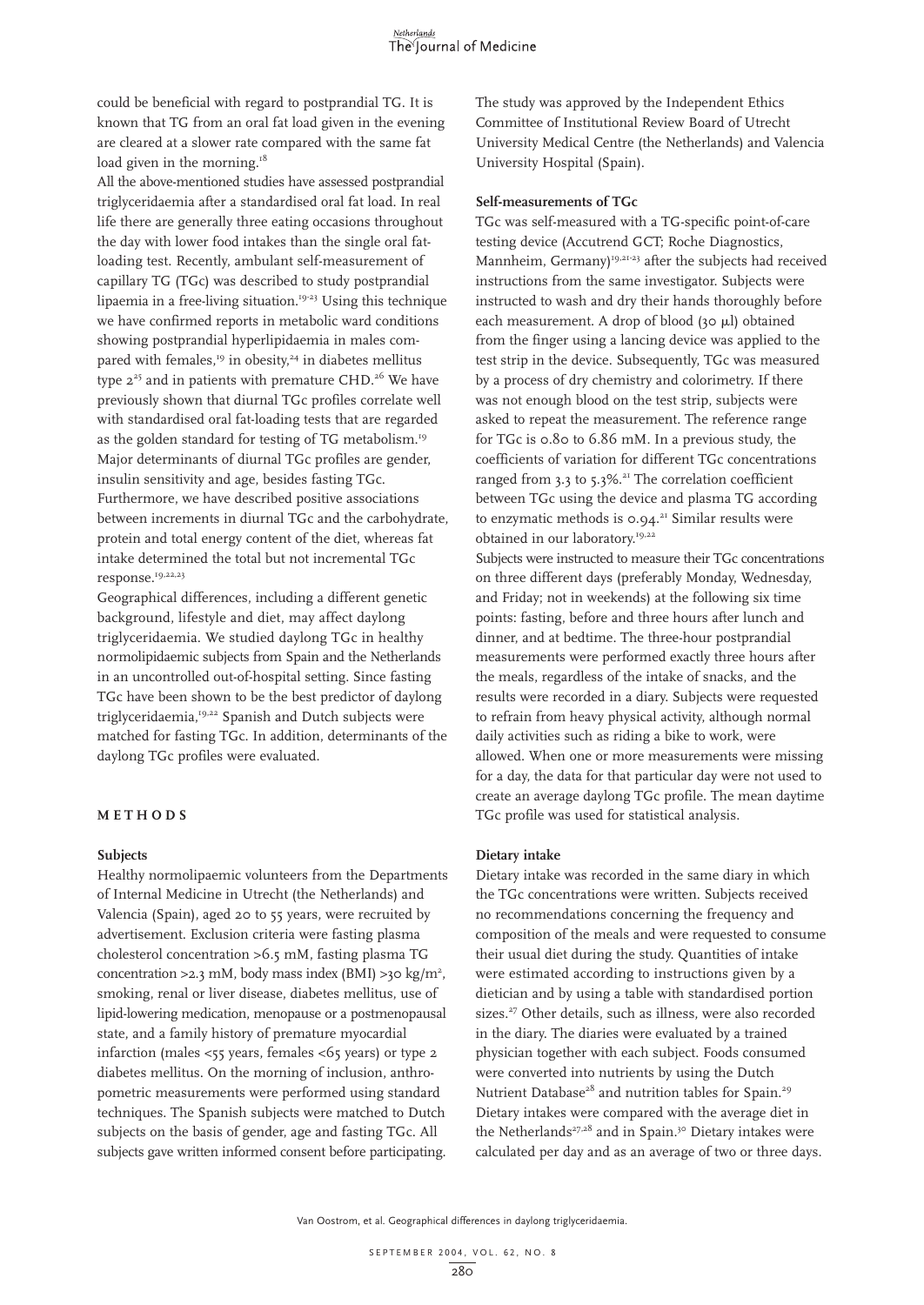#### **Analytic determinations**

On the morning of inclusion, after an overnight fast of at least ten hours, blood was collected for measurement of plasma lipid, insulin and glucose concentrations. Total cholesterol, HDL cholesterol obtained after precipitation with Phosphotungstate/MgCl<sub>2</sub> and TG were measured in duplicate by colorimetric assay with the CHOD-PAP and GPO-PAP kits, respectively (Roche diagnostics, Germany).7,31 LDL cholesterol was calculated using the Friedewald formula. Glucose was measured by glucose oxidase dry chemistry and colorimetry (Vitros GLU slides; Johnson & Johnson, Clinical Diagnostics, Rochester, NY), insulin was measured using a competitive radioimmunoassay with polyclonal antibodies. The HOMA index (homeostasis model assessment =  $glucose*insulin/22.5$ ) was calculated to estimate insulin sensitivity.<sup>32</sup> All clinical chemistry determinations were performed at the laboratory of clinical chemistry of Utrecht University Hospital.

#### **Statistics**

Data are given as mean  $\pm$  SD in the text and tables and as mean  $\pm$  SEM in the figure. Daytime TGc profiles were calculated as total and incremental (after correction for fasting TGc) areas under the curve (TGc-AUC and dTGcAUC, respectively). Dietary intakes and AUCs were calculated by using averages over two or three days. Differences in dietary intakes or TGc-AUC between three separate days were tested by paired *t* test. Differences between the study groups were tested with an unpaired Student's *t* test. Individual time points of daylong TGc were compared back to baseline by a 1-factor RM ANOVA, using time as withinsubject factor, with Bonferroni adjustment for multiple comparisons. All comparisons were performed by gender because, after fasting TGc, this is the major determinant of daylong TGc.19 To study variables associated with TGc-AUC and dTGc-AUC, univariate correlations were calculated using Pearson's correlation coefficients. Stepwise multiple regression analysis was performed with TGc-AUC and dTGc-AUC as dependent variables and with the significantly associated variables identified by univariate regression analysis as independent variables. Plasma TG, insulin and the HOMA index were analysed after logarithmic transformation because of the nonparametric distribution. SPSS version 10.0 (SPSS Inc, Chicago) was used for the statistical analysis. Areas under the TGc curve were calculated with PRISM version 3.0 (Graph Pad Software, San Diego) by using non-logarithmically transformed TGc concentrations. Statistical significance was set at p<0.05 (two-sided).

#### **Table 1**

*Baseline characteristics (mean (SD)) and daylong triglycerides of the study group (20 to 55 years, n=94)*

|                             | <b>SPANISH MALES</b><br>$(N=19)$ | <b>DUTCH MALES</b><br>$(N=19)$ | <b>SPANISH FEMALES</b><br>$(N=28)$ | <b>DUTCH FEMALES</b><br>$(N=28)$ |
|-----------------------------|----------------------------------|--------------------------------|------------------------------------|----------------------------------|
| Age (years)                 | 32(8)                            | 33 $(II)$                      | 34(8)                              | 34(9)                            |
| Length (m)                  | 1.76 (0.05)                      | $1.83$ (0.08) <sup>†</sup>     | 1.63(0.05)                         | 1.69 (0.06) $**$                 |
| Weight (kg)                 | 78 (II)                          | 79 (10)                        | 60(8)                              | 65 $(8)$ <sup>*</sup>            |
| BMI $(kg/m2)$               | 24.9(3.0)                        | 23.4(2.8)                      | 22.7(2.5)                          | 22.7(2.5)                        |
| Waist (m)                   | $0.87$ (0.10)                    | $0.83$ (0.08)                  | 0.75(0.08)                         | $0.74$ (0.08)                    |
| WH                          | 0.90(0.05)                       | $0.86$ (0.07)                  | 0.79(0.06)                         | $0.77$ (0.05)                    |
| Plasma TG (mM)              | 1.17(0.65)                       | $1.33$ (0.48)                  | $0.76$ (0.35)                      | 0.75(0.37)                       |
| Cholesterol (mM)            | 4.73 $(I.OI)$                    | 5.01(0.76)                     | 4.90 (0.92)                        | 4.32 (0.89) <sup>‡</sup>         |
| LDL cholesterol (mM)        | 3.00 (0.91)                      | 3.17(0.89)                     | $3.16$ (0.80)                      | 2.46 ( $0.64$ ) $*$              |
| HDL cholesterol (mM)        | 1.19 (0.18)                      | 1.24(0.29)                     | 1.42(0.24)                         | 1.52(0.38)                       |
| Glucose (mM)                | 5.4(0.5)                         | 4.9 (0.8) $^{\dagger}$         | 4.9(0.5)                           | 5.3 (0.6) $*$                    |
| Insulin $(iU/l)$            | 7.1(3.1)                         | 8.4(3.8)                       | 6.3(4.7)                           | $8.9(4.9)^*$                     |
| HOMA                        | 1.72 (0.78)                      | 1.85(0.90)                     | 1.41 (1.09)                        | $2.09(1.23)^{+}$                 |
| TGc-fasting (mM)            | $1.44$ (0.52)                    | 1.42(0.49)                     | 1.15 (0.29)                        | 1.12 (0.29)                      |
| TGc-AUC (mM*h/l)            | 27.2 (8.9)                       | 26.7(9.3)                      | 19.9 (5.8)                         | 17.3 (6.0)                       |
| dTGc-AUC (mM*h/l)           | 7.0(7.5)                         | 7.7(5.2)                       | 3.9(4.0)                           | 3.2(3.9)                         |
| dTGc pre-3h postlunch (mM)  | 0.92(0.82)                       | $0.48$ (0.81)                  | 0.13(0.59)                         | 0.15(0.65)                       |
| dTGc predinner-bedtime (mM) | $0.12$ (0.85)                    | $0.44$ (0.83)                  | $0.08$ (0.86)                      | $-0.03(0.31)$                    |

*WH = waist-to-hip ratio, HOMA = homeostasis model assessment, TGc = capillary triglycerides, TGc-AUC and dTGc-AUC = total and incremental area under the TGc curve, dTGc pre-3h postlunch = TGc change from lunch to three hours after lunch, dTGc predinner-bedtime = TGc change from dinner to bedtime, Student's t test = † p<0.05, †† p<0.005 Spanish vs Dutch males, ‡ p<0.05, ‡‡ p<0.005 Spanish vs Dutch females.*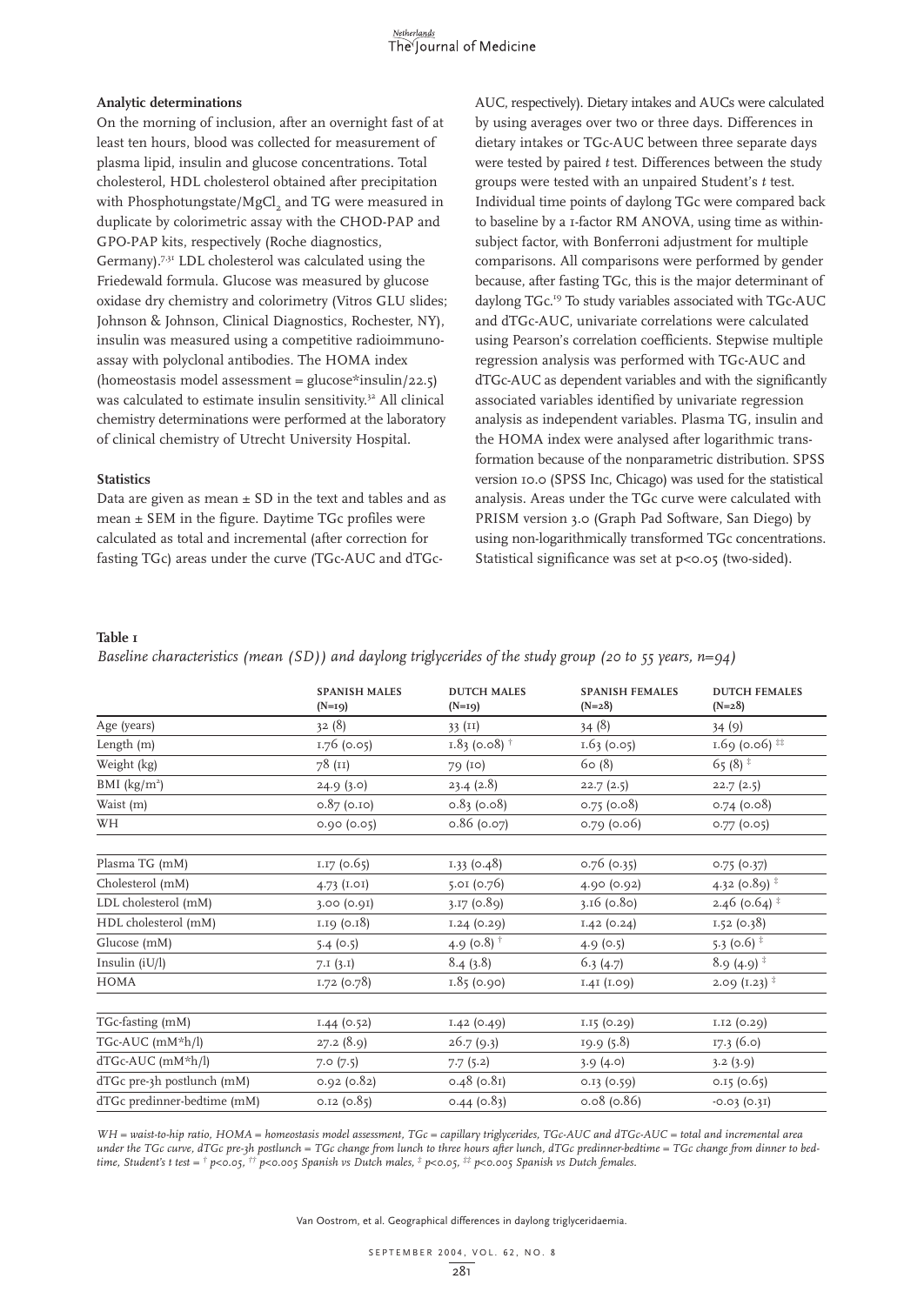#### **RESULTS**

#### **Subject characteristics**

In total 100 subjects (50 in each country) were screened for inclusion. Six subjects were excluded due to elevated BMI ( $n=2$ ), smoking ( $n=2$ ) and a positive family history for premature atherosclerosis (n=2). Data are shown per gender and ethnicity (*table 1*). The Dutch participants were taller than the Spanish; however, body mass indexes were not different. Fasting plasma lipid values were within normal limits and comparable between the groups, except for a higher fasting total plasma cholesterol due to higher LDL cholesterol in the Spanish females when compared with Dutch females. As a result of differences in fasting glucose and insulin, insulin sensitivity was higher in the Dutch females when compared with the Spanish females. Four of the Spanish females and 12 of the Dutch females were on oral contraceptives.

#### **Self-measurements of TGc and dietary intake**

Mean fasting TGc values were not different between Dutch and Spanish participants (*table 1*). In the males all daylong TGc values, except TGc before lunch, were higher than at baseline (*figure 1*, upper panel). In the Spanish females, all postprandial TGc measurements were higher than at baseline, while in the Dutch females only TGc's after dinner were higher than at baseline (*figure 1*, lower panel). In the Spanish males, the largest TGc increment was observed after lunch (*table 1*); however, this increase was not higher than that in the Dutch males (p=0.1), while in the Dutch males the largest TGc increment was seen after dinner (*table 1*). In both groups of males, there was no TGc decline at bedtime. The differences in daylong TGc increments in the males did not result in different total and incremental AUCs (*table 1* and *figure 1*). In both groups of females, small gradual daylong TGc increments were seen that did not result in different total and incremental AUCs (*table 1* and *figure 1*). Subanalysis of TGc-AUC and dTGc-AUC according to the use of contraceptives did not show significant differences in the Spanish or Dutch women (data not shown). Both total and incremental TGc-AUC were higher in males compared with females in the Spanish as well as in the Dutch participants (p<0.05 for all comparisons, *table 1*). When fasting TGc, TGc-AUC and dTGc-AUC were compared between the two ethnic groups; this did not result in statistically significant differences (data not shown). In the males the total energy intake was comparable; however, the Spanish males had a higher monounsaturated and polyunsaturated fat intake and ingested more cholesterol, when compared with Dutch males (*table 2*). The females showed a comparable total energy intake. Similarly to the Spanish males, the Spanish females had a higher intake of monounsaturated fat and cholesterol when compared with the Dutch females (*table 2*).



#### **Figure 1**

*Mean (± SEM) daylong capillary triglycerides (TGc) in Spanish (n=19, closed circle) and Dutch males (n=19, open circle), [upper panel] and in Spanish (n=28, closed square) and Dutch females (n=28, open square), [lower panel]. Between group differences (unpaired Student's t test for total and incremental AUCs): p=ns for both figures. Differences back to fasting (repeated measures ANOVA): \*p<0.05, \*\* p<0.005.*

#### **Determinants of daylong TGc**

When all subjects were analysed together, TGc-AUC was significantly related to fasting TGc and plasma TG (r=0.73 and 0.65 respectively, p<0.001 for each), waist-to-hip ratio  $(r=0.43, p<0.001)$ , cholesterol  $(r=0.31, p<0.005)$ , HDL cholesterol (r=-0.30, p<0.005) and HOMA (r=0.22, p<0.05). From all dietary parameters, total energy intake (r=0.29, p<0.01), total intake of carbohydrates (r=0.32, p<0.005), total MUFA intake (r=0.26, p<0.01), total alcohol intake  $(r=0.28, p<0.01)$  and protein intake as percentage of energy (r=-0.28, p<0.01) were significantly related to TGc-AUC. Stepwise multiple regression revealed fasting TGc as best predictor (standardised  $\beta = 0.72$ ) explaining 51% of the TGc-AUC (p<0.001), the model improved significantly when carbohydrate intake, ethnicity and gender were entered (adjusted  $r^2 = 0.62$ , p<0.001).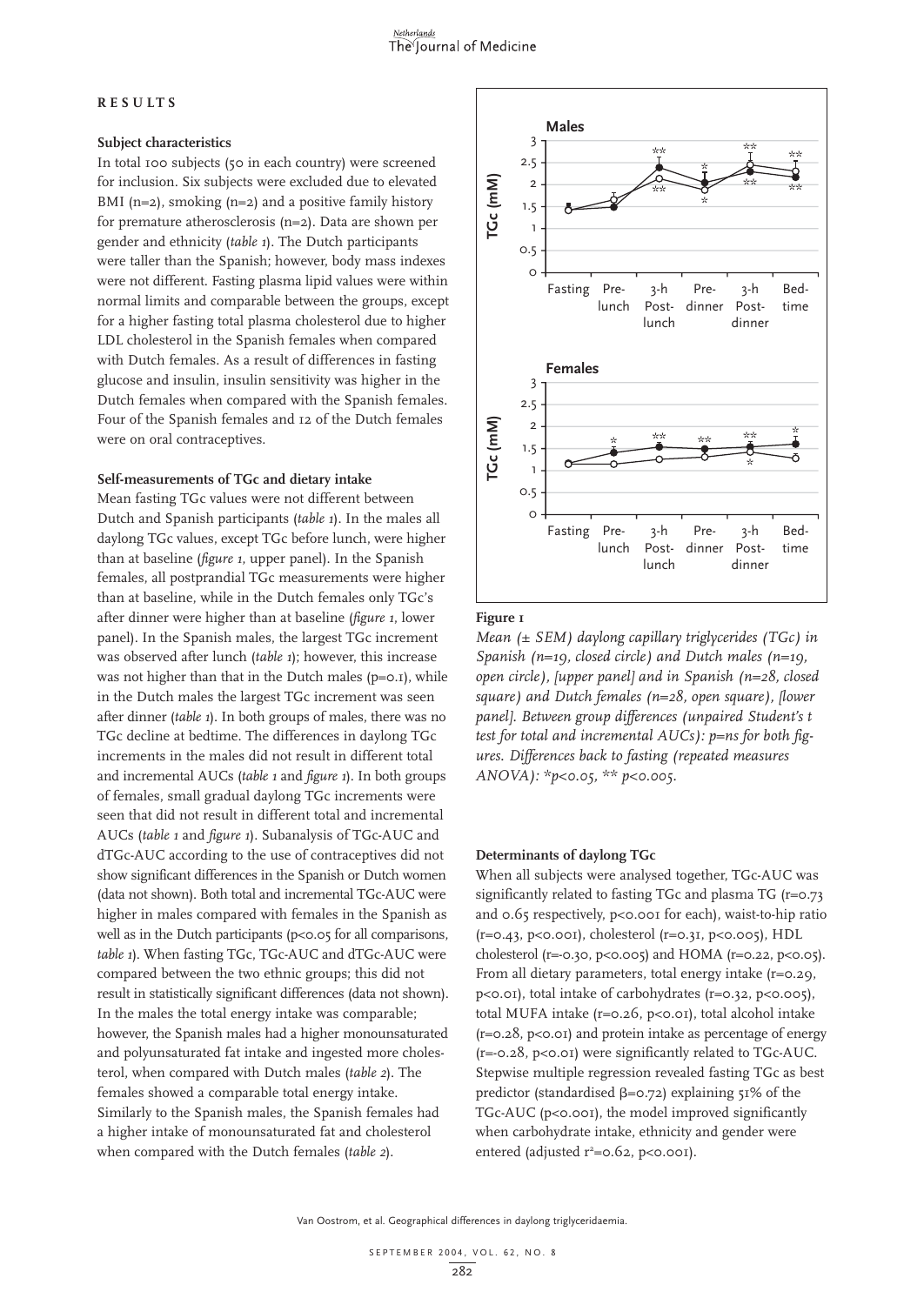| Table 2 |                                                                       |  |  |
|---------|-----------------------------------------------------------------------|--|--|
|         | Mean (SD) dietary intake of the study group (20 to 55 years, $n=94$ ) |  |  |

|                   | <b>SPANISH MALES</b><br>$(N=19)$ | <b>DUTCH MALES</b><br>$(N=19)$ | <b>SPANISH FEMALES</b><br>$(N=28)$ | <b>DUTCH FEMALES</b><br>$(N=28)$ |
|-------------------|----------------------------------|--------------------------------|------------------------------------|----------------------------------|
| Energy (kJ)       | 10832 (1950)                     | II288 (2485)                   | 7954 (2414)                        | 8577 (1766)                      |
| Total fat (g)     | 108(25)                          | 96(24)                         | 81(29)                             | 83(26)                           |
| (% of energy)     | 37.4(5.1)                        | 32.4 $(4.8)$ <sup>††</sup>     | 38.1(4.0)                          | 36.2(6.4)                        |
| Saturated fat (g) | 4I(14)                           | 36 (11)                        | 30 (12)                            | 32(10)                           |
| (% of energy)     | 14.2(3.3)                        | 12.0 $(2.8)$ <sup>†</sup>      | I4.I (2.4)                         | 13.9(3.0)                        |
| MUFA(g)           | 45(9)                            | 38 (9) +                       | 35(13)                             | 3I(9)                            |
| (% of energy)     | 16.0 (2.8)                       | 12.8 (2.1) $^{\dagger\dagger}$ | 16.9(3.1)                          | $13.4$ (2.8) <sup>##</sup>       |
| PUFA(g)           | 18(6)                            | $14(4)$ <sup>†</sup>           | II $(5)$                           | 14(8)                            |
| (% of energy)     | 6.2 $(I.8)$                      | 4.9 $(1.2)$ <sup>†</sup>       | $5.5$ (I.9)                        | 6.0 (2.3)                        |
| Carbohydrates (g) | 294(65)                          | 314(64)                        | 215(73)                            | 235(56)                          |
| (% of energy)     | 45.5 $(6.4)$                     | 47.8(5.5)                      | 45.0(5.9)                          | 47.0(7.2)                        |
| Protein (g)       | IOI (23)                         | 105(22)                        | 76 (19)                            | 79 (16)                          |
| (% of energy)     | 15.7(2.8)                        | 15.9(1.9)                      | 16.5(2.8)                          | 15.9(2.6)                        |
| Cholesterol (mg)  | 456 (213)                        | $217(92)$ <sup>††</sup>        | 345 (179)                          | $183(67)$ <sup>##</sup>          |
| Alcohol (g)       | 6.7(8.6)                         | 19.8(28.5)                     | 2.4(5.2)                           | 6.8 $(7.3)^*$                    |

MUFA = monounsaturated fatty acids, PUFA = polyunsaturated fatty acids, Student's t-test =  $\dagger$  p<0.05,  $\dagger \dagger$  p<0.005 Spanish vs Dutch males,  $\dagger$  p<0.05,  $\ddagger \dagger$  p<0.005 Spanish vs Dutch males,  $\dagger$  p<0.05,

The dTGc-AUC of the total study group was significantly associated with fasting TGc and plasma TG (r=0.20 and 0.40 respectively,  $p \le 0.05$  for each), waist ( $r = 0.21$ ,  $p \le 0.05$ ), cholesterol (r=0.26, p<0.01), HOMA (r=0.23, p<0.05) and diastolic blood pressure (r=-0.36, p<0.05). From all dietary parameters, total carbohydrate and total alcohol intake  $(r=0.27$  for both,  $p<0.01$  for each) and protein intake as percentage of energy ( $r=-0.25$ ,  $p<0.05$ ) were significantly related to dTGc-AUC. The best model to predict dTGc-AUC included gender only (standardised  $\beta = -0.66$ ), predicting 42% of variation (p<0.001).

#### **DISCUSSION**

A Mediterranean diet consists of a higher amount of monounsaturated fatty acids when compared with a Northern European diet, $^{\text{II}}$  as was also observed in the present study, in particular in the male subjects. In the Lyon Diet Heart Study, the Mediterranean diet had an impressive beneficial effect on cardiovascular complications, despite unchanged fasting lipids, suggesting an alternative mechanism as for instance postprandial lipaemia.<sup>11</sup> However, there is controversy about the beneficial effects of unsaturated fatty acids on postprandial triglyceridaemia. Some studies have shown a reduction of postprandial TG,12-14 whereas others have shown the contrary.15,16 In all these studies, unphysiological oral fat-loading tests were used to study postprandial lipaemia. In the present study, in a nonstandardised setting reflecting the normal daily

situation, we were not able to detect differences in daylong triglyceridaemia between Spanish and Dutch participants, despite a higher monounsaturated and polyunsaturated fat intake in the Spanish groups, while anthropometric and baseline laboratory values were similar and the dietary intakes reflected that of the general population.<sup>27,28,30</sup> Therefore, the effects of this diet on postprandial lipaemia in real life may be questioned. It could be quite possible that the beneficial effects of unsaturated fatty acids on the process of atherosclerosis depend on other mechanisms than postprandial lipaemia. In this regard, inhibition of endothelial activation by unsaturated fatty acids has been described<sup>33</sup> and others have shown improvement of postprandial endothelial function by antioxidant-rich components of the Mediterranean diet.<sup>34</sup> On the other hand, certain polyunsaturated fatty acids, such as eicosapentaenoic acid (EPA) and docosahexaenoic acid (DHA), which are believed to be beneficial with regard to CHD<sup>35</sup> and lipid metabolism,<sup>36</sup> may be unequally distributed among the two ethnic groups that we have studied. Unfortunately, we were not able to calculate these fatty acids separately in the present study due to the software used. It was, however, remarkable that the intake of dietary cholesterol was higher in the Spanish subjects than in the Dutch participants. A high dietary cholesterol may increase plasma cholesterol levels,<sup>12</sup> but effects on triglyceridaemia are unlikely since in another study no TG change was observed in type 2 diabetes patients after cholesterol supplementation.<sup>37</sup> Furthermore, as we already observed, we have never found a correlation between dietary cholesterol and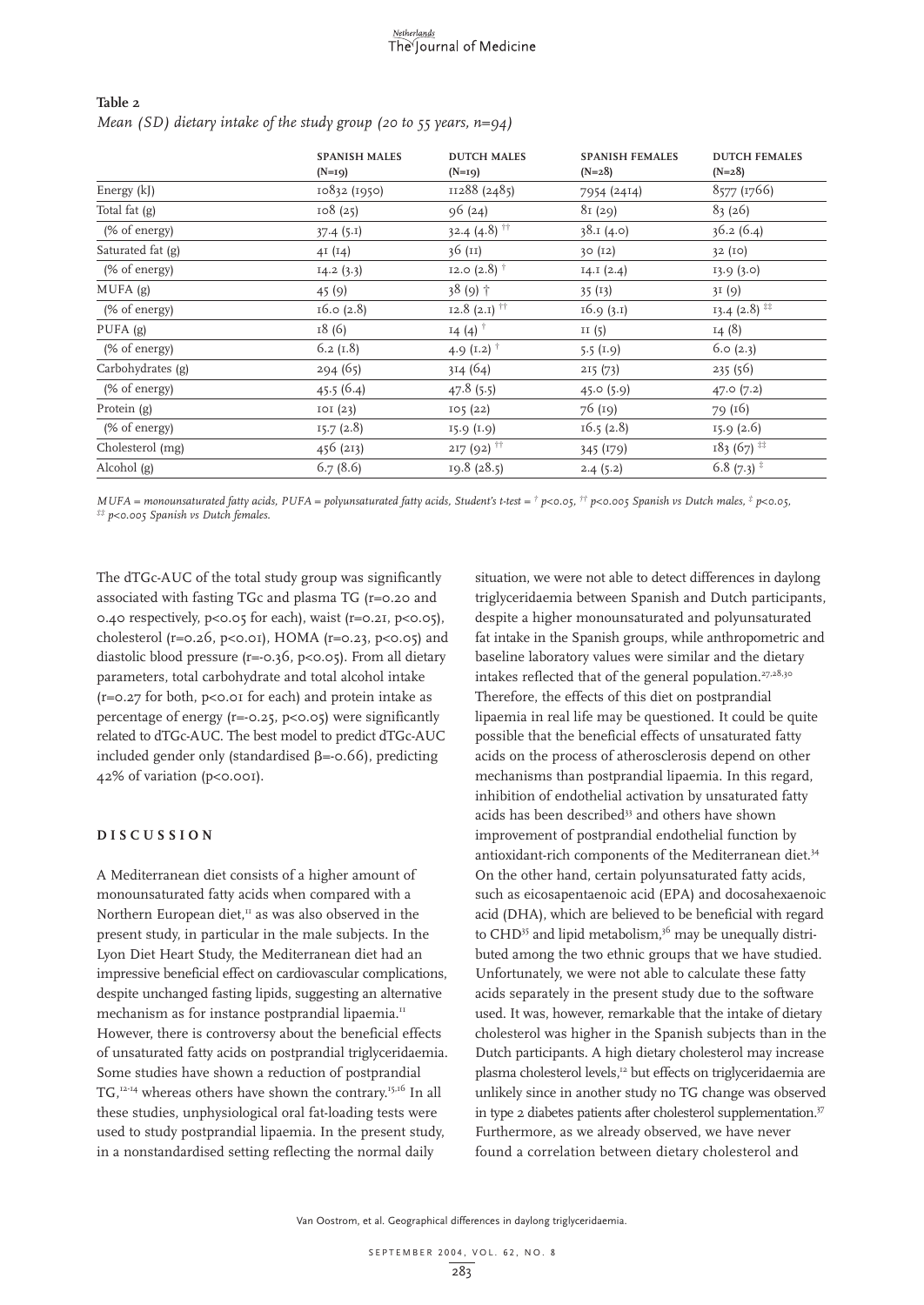daylong triglyceridaemia in our previous studies.<sup>19,22,23</sup> Daylong triglyceridaemia was similar in both groups; however, the male Spanish participants showed the largest TGc responses after lunch while in the Dutch males this was seen after dinner. It is known that in Mediterranean countries most people have their main (hot) meal at noon, while this is uncommon in West European countries. The timing of the major meal could be of importance for the total daylong triglyceridaemia.<sup>18</sup> Assuming a difference in eating pattern between the Spanish and Dutch subjects, we did not observe beneficial effects on daylong triglyceridaemia. This suggests that the number of atherogenic chylomicron remnants generated by each meal may have been similar in both groups. Daylong triglyceridaemia was relatively low and comparable in the Spanish and Dutch premenopausal females. However, in the Spanish females there was a more pronounced postprandial TGc increase. The lower insulin sensitivity in the Spanish females may have caused the small difference in daylong TGc. However, in previous studies in Dutch subjects, we have shown that insulin sensitivity affects daylong TGc more in males than in females.<sup>19</sup> In the present study we did not correct for the phase of the menstrual cycle, since it is unlikely that the oestrogen status of the premenopausal women influenced our results. It has previously been shown that in premenopausal women, despite fluctuations in plasma TG during the menstrual cycle, overall intraindividual TG variability was comparable with that of men.<sup>38</sup> It should be underlined that a subgroup of the female participants were on oral contraceptives. We can not rule out that this may have affected daylong triglyceridaemia. However, we do not believe this to be the case since a subanalysis did not show differences in daylong triglyceridaemia. *Table* 1 suggested that fasting plasma TG were lower than capillary TG. We have previously shown that in a direct comparison TGc are slightly higher than plasma TG.<sup>22</sup> Secondly, plasma TG given in *table 1* represented a single measurement, whereas TGc comprised the average of three measurements at different days. Since TG are highly variable within individuals, repetitive measurements may have reduced the variation. Thirdly, plasma TG was determined on the day of inclusion after an overnight fast of at least ten hours, whereas TGc was self-determined without prior overnight restrictions since this measurement was intended to represent real-life fasting TG. Ethnicity was one of the predictors of daylong TGc in the present study; however, the predictive value was much weaker than that of fasting TGc, and total and incremental triglyceridaemia were not different between Spanish and Dutch subjects. Nevertheless, with the present study we cannot exclude that genetic differences may have influenced the results. It is well known that the apolipoprotein E gene and many other genes can influence postprandial lipoprotein metabolism.39 In this regard a novel gene, the apolipoprotein AV gene, has very recently been linked to daylong TGc.<sup>40</sup> In addition, differences in the activity of lipolytic pathways such as lipoprotein lipase and hepatic lipase could have influenced the data. Unfortunately we were not able to study differences in genotypes and activity of lipolytic enzymes. Furthermore, it is known that physical activity enhances lipolysis.<sup>41</sup> In the present study only normal daily activities were allowed on the days of TGc self-measurement. We did not quantify separately the daily activity. In conclusion, there are no major differences in daylong triglyceridaemia between Dutch and Spanish subjects, despite different eating habits and a diet enriched in monounsaturated fat in the latter.

#### **ACKNOWLEDGEMENT**

This study was partly financed by a travel grant from the Netherlands Heart Foundation (AvO). Accutrend GCT devices and TG test strips were provided by Roche Diagnostics, Mannheim, Germany. Professor R. Solá Alberich (Reus, Spain) is greatly acknowledged for critical and constructive comments.

AvO designed the study, was involved in the data collection and analysis and drafted the manuscript. JTR, RC and JFA contributed to the study design, interpretation and analysis of the data and were involved in the writing of the manuscript. MCC devised the study, supervised the data collection and analysis and contributed to the writing of the manuscript. MCC received educational grants from Merck, Pfizer, Novo Nordisk and AstraZeneca. The other authors had no conflict of interest.

Sponsorship: AvO received a travel grant from the Netherlands Heart Foundation. TGc devices were provided by Roche Diagnostics, Mannheim, Germany.

#### **REFERENCES**

- 1. World Health Statistics Annual 1996. WHO, Geneva. Interprint, Malta 1998.
- 2. Sans S, Kesteloot H, Kromhout D. The burden of cardiovascular diseases mortality in Europe. Task Force of the European Society of Cardiology on Cardiovascular Mortality and Morbidity Statistics in Europe. Eur Heart J 1997;18(8):1231-48.
- 3. Braunwald E. Shattuck lecture—cardiovascular medicine at the turn of the millennium: triumphs, concerns, and opportunities. N Engl J Med 1997;337(19):1360-9.
- 4. Genest JJ, McNamara JR, Salem DN, Schaefer EJ. Prevalence of risk factors in men with premature coronary artery disease. Am J Cardiol 1991;67(15):1185-9.
- 5. Karpe F, Steiner G, Uffelman K, Olivecrona T, Hamsten A. Postprandial lipoproteins and progression of coronary atherosclerosis. Atherosclerosis 1994;106(1):83-97.

Van Oostrom, et al. Geographical differences in daylong triglyceridaemia.